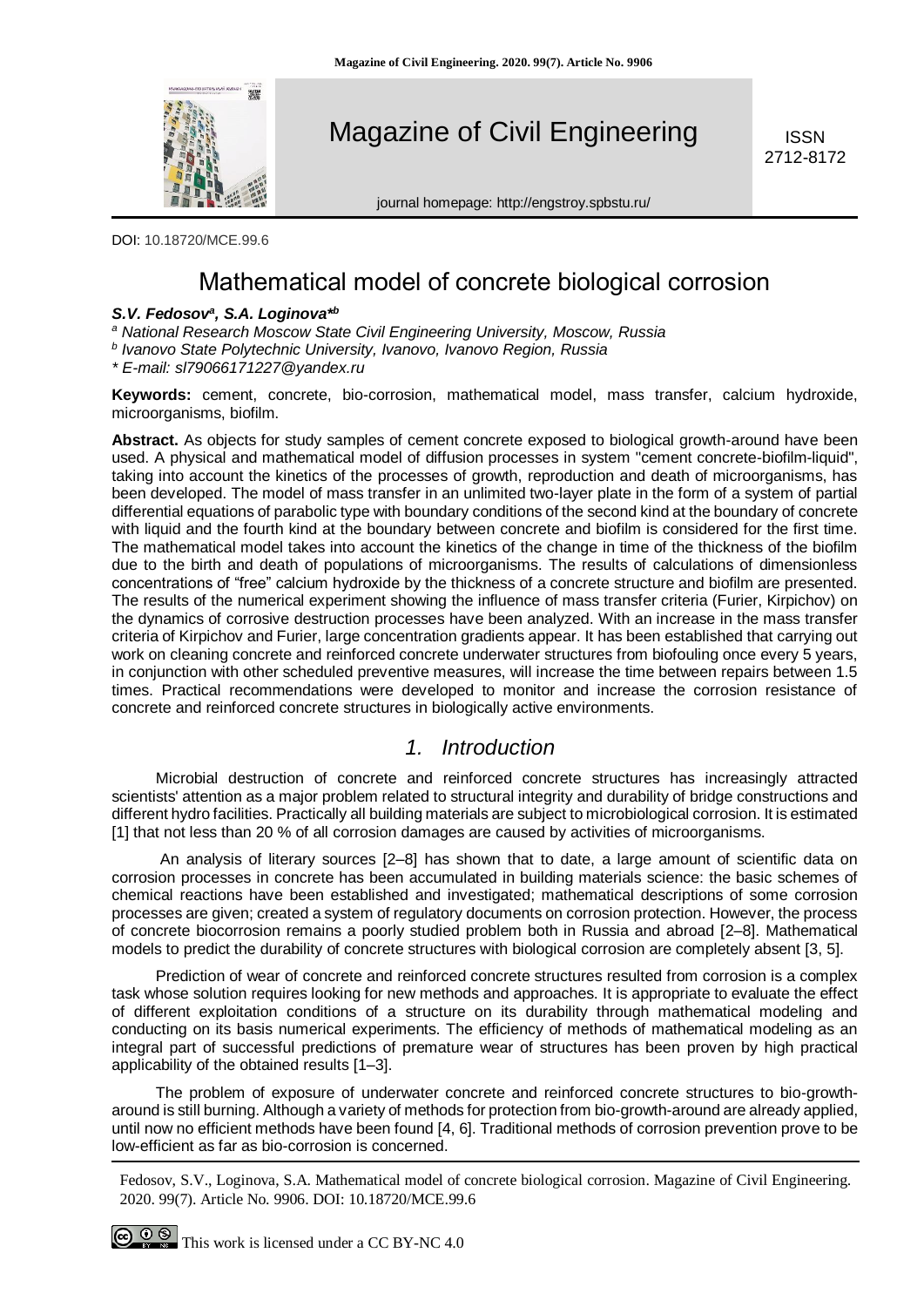Studies in the field of microbic influence on concrete [5, 7, 8] showed that microorganisms participating most frequently in bio-destruction of concrete include bacteria, cianobacteria, fungi, seaweed and lichens. Their growth and development depend on composition, porosity, water resistance of material exposed to corrosive destruction as well as on environmental conditions [9]. The danger of microbiological corrosion is related to the fact that microorganisms tend to intensively multiply, easily adapt to changing physical and chemical conditions of the environment. It was found out that most of microbial activity proceeds on the concrete surface. The researchers note a logarithmic reduction of microbial populations with the depth of concrete due to the limited entrance of hydrogen sulfide and oxygen [6].

Bio-destruction of concrete structures contributes to the increase in concrete porosity and acceleration of diffusion processes in it which boosts corrosive processes. The main component that accelerates the general corrosion process in concrete is a mixture of organic acids  $(C_6H_8O_7, C_4H_6O_5,$  etc.), which is the product of the vital activity of microorganisms [7].

The aim of the study is to develop a physical and mathematical model of the diffusion process of the target component of "free" calcium hydroxide in the solid phase of cement concrete and in a biofilm formed by microorganisms in a liquid medium, which will allow solving the boundary-value problem of mass transfer in the system of "cement concrete – biofilm – liquid", which together will make it possible to develop a calculation method with the aim of monitoring the mass transfer processes in the field of monitoring the biodegradation of cement concrete in liquid media.

An integral part of mathematical modeling is conducting a numerical experiment with the purpose to establish the influence of mass transfer criteria of similarity (Furier, Kirpichov) on the dynamics of corrosive destruction processes.

## *2. Methods*

As objects of the study of corrosive resistance sample cubes with 0.03 m brink made from Portland cement CEM I 42.5 N with 0.3 water/ cement ratio were used. The system under study was composed of tightly fitted plates with a size of 1x3x3 cm. After 28-day preliminary consolidation (consolidation conditions: temperature 20 +/- 2 °C and relative humidity 50–70 %) the samples were contaminated with microorganisms suspensions (Aspergillus niger van Tieghem, Bacillus subtilis) and were kept for 28 days in conditions optimal for their growth. After that the samples were immersed in water with 1000  $\text{cm}^2$  volume. As reactive medium for studies of corrosive processes distilled water ( $pH = 6.6$ ) was used. Five surfaces of the studied system were isolated. Only one surface remained open for interaction with an aggressive liquid. After certain time intervals, the samples were taken out of the container and the content of  $\tilde{Ca}^{2+}$  ions was determined in each of the plate elements, as a result, the concentration distribution curves along the coordinate were built.

In this case, mass transfer processes from the point of view of mathematical formalization are presented as occurring in an unlimited plate. From an experimental point of view, this made it possible to solve not only the problem of studying the kinetics of processes in the liquid phase (determining the time variation of the concentration of  $Ca<sup>2+</sup> ions$ ), but also studying the dynamics of processes in the solid phase. Based on the data obtained, the coefficients of mass conductivity and external mass transfer were calculated.

## *3. Results and Discussion*

While conducting experiments it was established that on the 28<sup>th</sup> day of keeping the samples in water, microorganisms form a biofilm (Fig. 1). Later a gradual increase of biomass takes place.



**Figure 1. Pictures of the surface of the cement stone on the 28th day of the experiment.**

Forming of biofilms as a rule starts with introducing bacterial cells into the subtract. The growth of heterotrophic organisms that follows is provided in this case due to metabolites of primary organisms and organic compounds from outside [6]. Biofilms change electro-chemical conditions along the border of the division of the phases "concrete – liquid" that bring about the corrosion [7].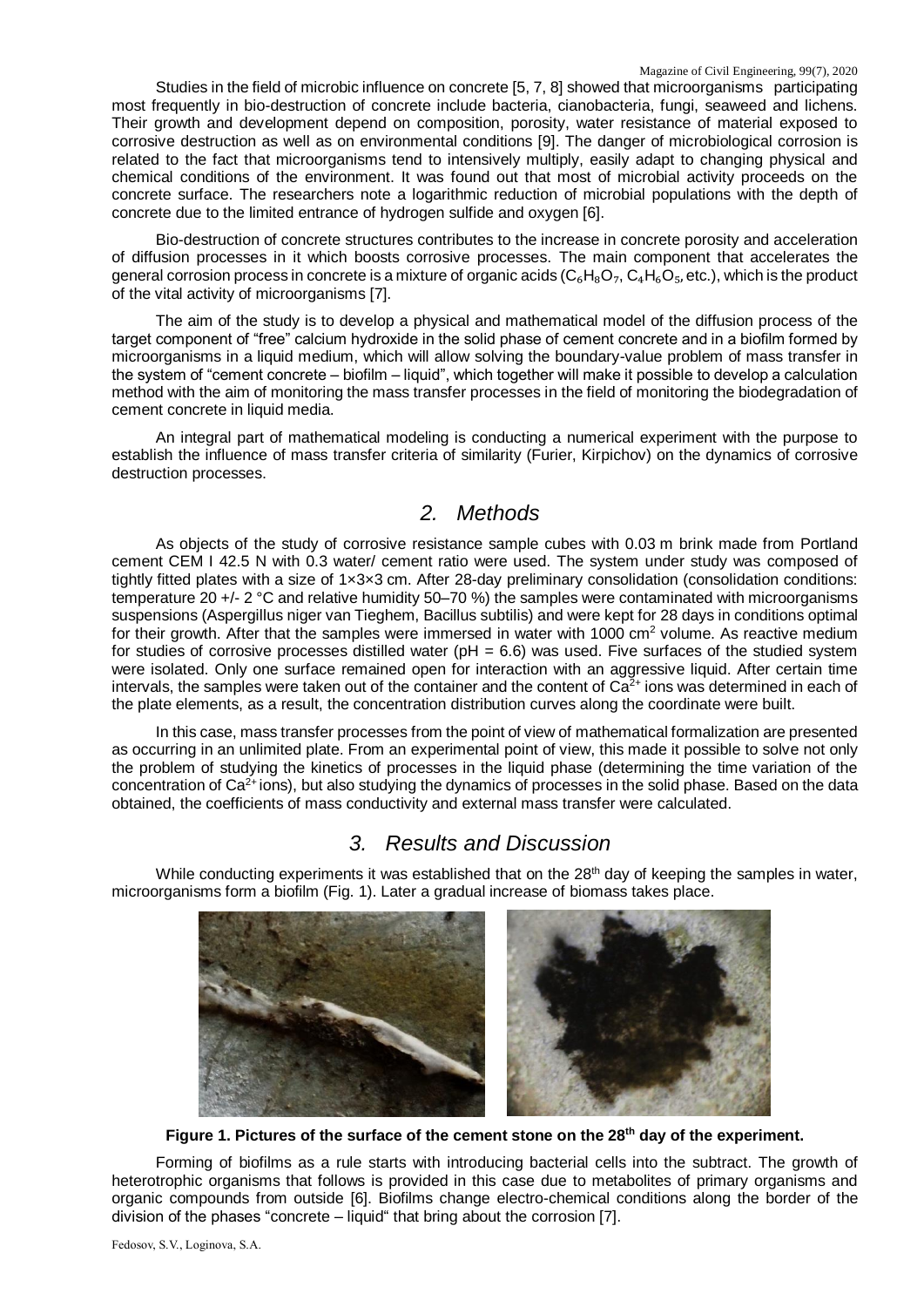With the beginning of mass transfer processes between the concrete and the liquid environment, the concentration of dissolved Ca(OH)<sub>2</sub> in concrete pores begins to decrease causing the dissolution of "free" calcium hydroxide crystals. A decrease in the content of calcium hydroxide as a result of "washing-out" it out of concrete leads to the decomposition of hydrosilicates, hydroaluminates and calcium hydroferrites, etc.

The size of the biofilm is essentially influenced by particularities of hydrodynamics of the liquid flow in the area of reinforced concrete support [1, 3]. It was [3] established that the size of biofilm thickness depends on the opposite processes of biomass birth and death. Kinetics of those processes, in its turn, depends on hydrodynamics of liquid stream flowing around bridge supports [4].

In case of biological corrosion, the proceeds of liquid corrosion are worsened by additional effect of microorganisms-destructors.

Fig. 2 shows physical and mathematical model of mass transfer process of "free" calcium hydroxide from solid phase (concrete) to liquid phase (water) with the account of the effect caused by microorganisms [2].

The system "cement concrete – biofilm – liquid" is represented by two unlimited plates being in touch. The concrete  $\delta_1$  thick is covered with biofilm  $\delta_2$  thick on the right side (Fig. 2). The task comes down to determining the changes in concentration of "free" calcium hydroxide for time (*τ*) by the thickness of the structure (*x*).

The presented physical and mathematical model of mass transfer in half-limited two-layered plate can be presented as differential equations with boundary conditions of second kind on the border between concrete and liquid and those of the fourth kind on the border between concrete and biofilm.



**Figure 2. Illustrates the model of concrete structure bio-growth-around: (1) – concrete; (2) – biofilm; (3) – liquid.**

$$
\frac{\partial C_1(x,\tau)}{\partial \tau} = k_1 \cdot \frac{\partial^2 C_1(x,\tau)}{\partial x^2}, \ \tau > 0, -\delta_1 \le x \le 0,
$$
\n(1)

$$
\frac{\partial C_2(x,\tau)}{\partial \tau} = k_2 \cdot \frac{\partial^2 C_2(x,\tau)}{\partial x^2}, \ \tau > 0, 0 \le x \le \delta_2. \tag{2}
$$

where  $\ C_{\rm l}\big(x,\tau\big)$  is concentration of "free" calcium hydroxide in relation to CaO in concrete at the time moment at an arbitrary point with coordinate x, (kg CaO/ kg concrete);  $C_2(x,\tau)$  is concentration of "free" calcium hydroxide in relation to CaO in biofilm at the time moment at an arbitrary point x, (kg CaO/ kg biomass);  $\,k_{1,2}^{}$ are coefficients of mass conductivity, m<sup>2</sup>/s;  $\delta_1$  is thickness of concrete structure, m;  $\delta_2$  thickness of biofilm, m.

Initial conditions:

$$
C_1(x,\tau)\Big|_{\tau=0} = C_1(x,0) = C_{1,0}
$$
\n(3)

$$
C_2(x,\tau)|_{\tau=0} = C_2(x,0) = C_{2,0}
$$
\n(4)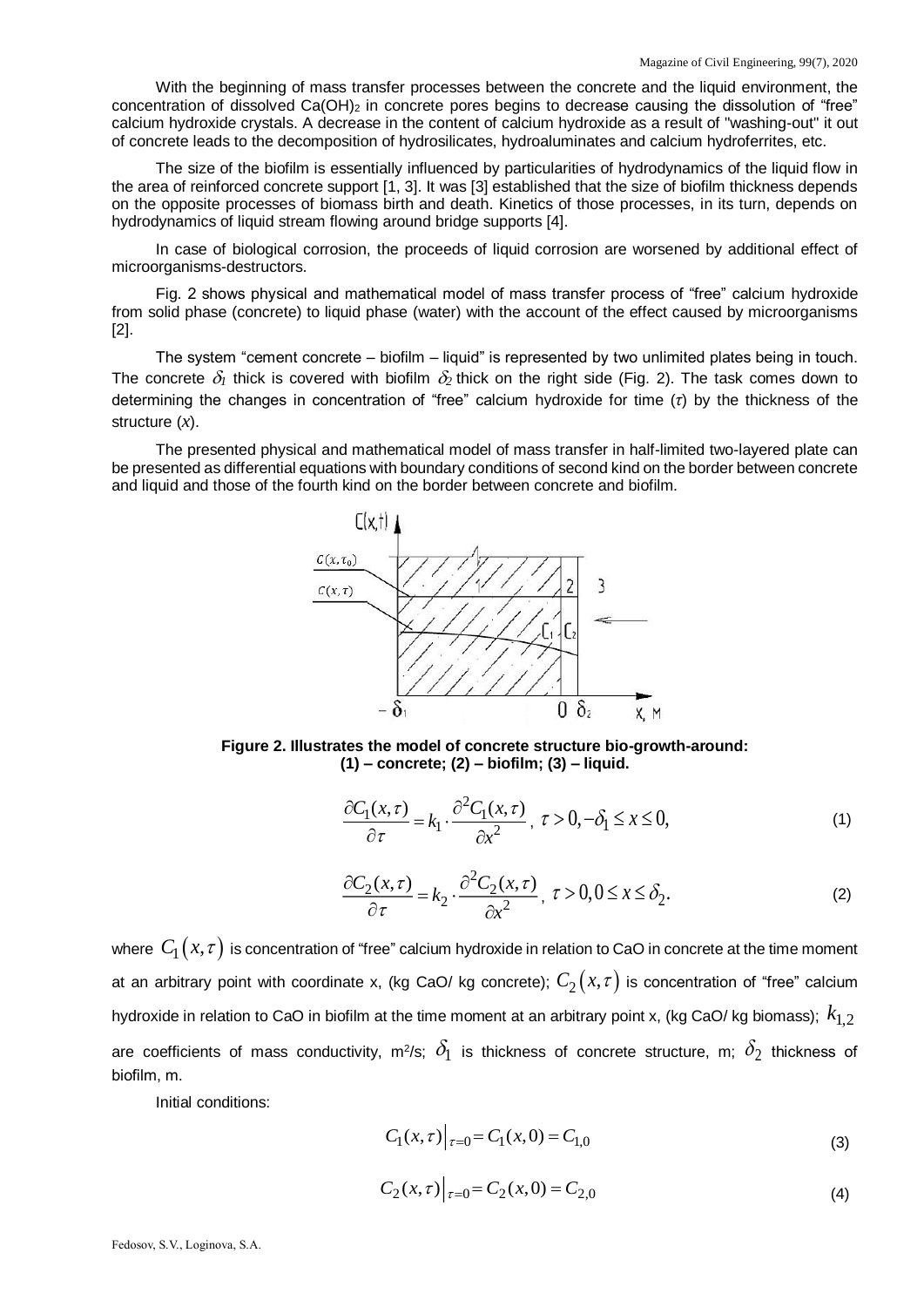where  $\,C_{1,0}\,$  is initial concentration of "free" CaO, kg CaO/ kg concrete;

 $\mathit{C}_{2,0}$  initial concentration of free CaO,kg CaO/ kg biomass.

Boundary conditions. Left:

$$
\frac{\partial C_1(x,\tau)}{\partial x}\Big|_{x=-\delta_1} = 0.
$$
\n(5)

At the point of contact of concrete and biofilm. The balance in the system follows the Henry law:

$$
C_1(x,\tau)|_{x=0} = m \cdot C_2(x,\tau)|_{x=0},\tag{6}
$$

where *m* is Henry equilibrium constant, kg biofilm/ kg concrete.

$$
-\rho_{con} \cdot k_1 \cdot \frac{\partial C_1(x,\tau)}{\partial x}\big|_{x=0} = -\rho_{biom} \cdot k_2 \cdot \frac{\partial C_2(x,\tau)}{\partial x}\big|_{x=0},\tag{7}
$$

where  $\rho_{con}, \rho_{biom}$  are densities of concrete and biomass, kg/m<sup>3</sup>.

On right:

$$
-k_2 \cdot \frac{\partial C_2(x,\tau)}{\partial x} \Bigg|_{x=\frac{\delta_2}{\delta_1}} = q_H(\tau). \tag{8}
$$

where  $\,q_{H}^{}\left(\tau\right)\,$  is density of mass flow leaving the biofilm for the liquid flow.

The system of equations  $(1) - (2)$  is of a linear type, coefficients of mass conductivity being variable values in common case and dependent on concentration are brought out of signs of mathematical differentiation operators. With the use of zonal method of calculation or "method of micro-processes" the whole process is divided into *N* elementary micro-processes, within each of which coefficients of mass conductivity are meant as constant. So the non-linear problem of mass transfer comes down to the totality of *N* linear problems.

Since on the left border of concrete structure there is no substance flow, the boundary condition (5) is represented as a condition of the second kind.

Boundary conditions (6) and (7) are conditions of the fourth kind and illustrate the fact that at the point of plates' contact the concentrations of "free" calcium hydroxide are equal and densities of mass flows are equal as well.

To solve the system  $(1) - (8)$  Laplas's method of integral transformations was used which got a good reputation while solving problems on heat mass transfer [10–13].

Mathematically the problem of mass transfer  $(1) - (8)$  in a dimensionless form can be presented as the following system of equations  $(9) - (16)$ :

$$
\frac{\partial Z_1(\overline{x}, Fo_m)}{\partial F o_m} = \frac{\partial^2 Z_1(\overline{x}, Fo_m)}{\partial \overline{x}^2}, Fo_m > 0, -1 \le \overline{x} \le 0.
$$
\n(9)

$$
\frac{\partial Z_2(\overline{x}, Fo_m)}{\partial F o_m} = \frac{\partial^2 Z_2(\overline{x}, Fo_m)}{\partial \overline{x}^2} \cdot K_k, Fo_m > 0, 0 \le \overline{x} \le K_\delta.
$$
\n(10)

Initial conditions:

$$
Z_1(\overline{x}, Fo_m)\Big|_{Fo_m=0} = Z_{1,0}(\overline{x});\tag{11}
$$

$$
Z_2(\bar{x}, Fo_m)\Big|_{Fo_m=0} = Z_{2,0}(\bar{x}).
$$
\n(12)

Boundary conditions:

$$
\frac{\partial Z_1(\overline{x}, F o_m)}{\partial \overline{x}}\Big|_{\overline{x} = |-1|} = 0,\tag{13}
$$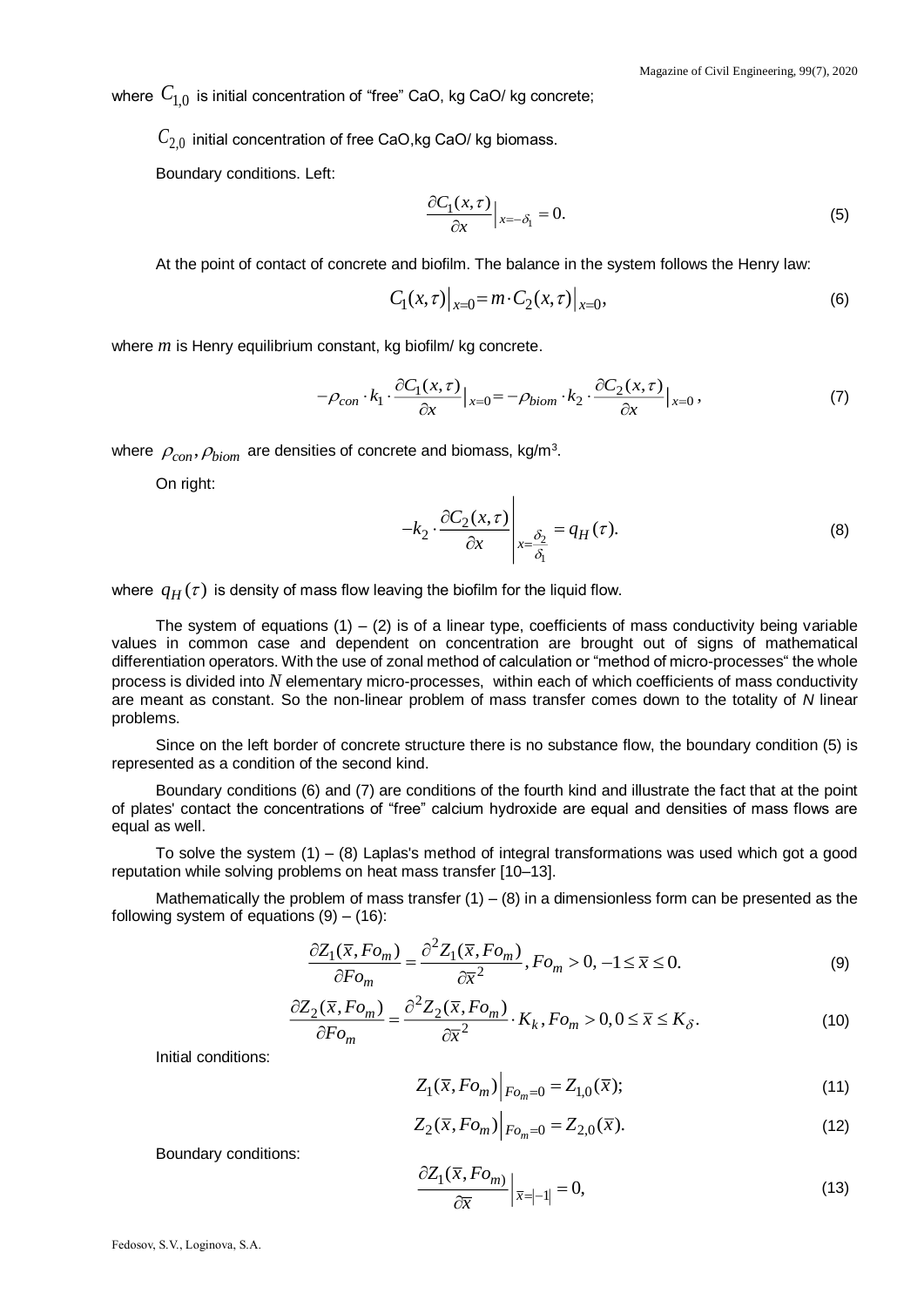$$
Z_1(\overline{x}, Fo_m)|_{\overline{x}=0} = Z_2(\overline{x}, Fo_m)|_{\overline{x}=0},\qquad(14)
$$

$$
\frac{\partial Z_1(\overline{x}, F o_m)}{\partial \overline{x}}\big|_{\overline{x}=0} = N \cdot \frac{\partial Z_2(\overline{x}, F o_m)}{\partial \overline{x}}\big|_{\overline{x}=0},\tag{15}
$$

$$
\frac{\partial Z_2(\overline{x}, Fo_m)}{\partial \overline{x}}\Big|_{\overline{x}=K\delta} = Ki_H^*,\tag{16}
$$

where  $\ Z_1(\overline x,Fo_m)$  is dimensionless concentration of the transferred component by the thickness of concrete;  $Z_2(\overline{x},Fo_m)$  is dimensionless concentration of the transferred component by the thickness of biofilm;  $\bar{x}$  =  $x$  /  $\delta$ <sub>1</sub> is dimensionless coordinate;  $K_k$  =  $k_2$  /  $k_1$ ;  $K_\delta$  =  $\delta_2$  /  $\delta_1$ ;  $q_H$  are density of mass flow leaving the biofilm for liquid flow; m is Henry' s constant (kg biofilm/ kg concrete);  $N = (\rho_{biom} \cdot k_2)/(\rho_{con} \cdot k_1 \cdot m)$  is coefficient considering characteristics of phases;  $Fo_m^{} = (k_1 \cdot \tau) / \, \delta_1^2$  is Furier criterion; \* 2  $\cdot$   $\mu$ <sub>biom</sub>  $\cdot$   $\kappa$ <sub>2</sub>  $\cdot$   $\cdot$ <sub>0</sub>  $H^* = \frac{q_H \cdot p_{con}}{q}$ *biom*  $Ki_{\text{tr}}^* = \frac{q_H \cdot \rho_{con} \cdot m \cdot K}{f}$  $k$ <sub>2</sub>  $\cdot$   $C$  $\rho_{con} \cdot m \cdot K_{\delta}$  $\delta_2 \cdot \rho$  $=\frac{q_H\cdot p_{con}\cdot m\cdot \kappa_\delta}{\delta_2\cdot p_{down}\cdot k_2\cdot C_0}$  is Kirpichov's mass transfer criterion.

It is possible to take into account the complex mechanism of growth, reproduction, and death of microorganisms by introducing the coefficient N, which takes into account changes in the biomass density.

Kinetic equations describing the growth, reproduction and death of microorganisms, taking into account natural mortality, taking into account the stochastic nature of these processes, for a system of isolated cells can be represented as [13, 14]:

$$
\frac{dm}{dt} = \mu(t)m = U_1(m, C),\tag{17}
$$

$$
\frac{dm}{dt} = \beta S(t)\psi(t) = U_2(m, C),\tag{18}
$$

where  $m(t)$  is the mass of an individual cell at time  $t$  ( $m$  is a determinate value);  $t$  is the cell division time;  $U_{1,2}(m, C)$  is cell growth rate; *C* is the concentration of the substrate;  $\beta$  is the mass transfer coefficient;  $\beta = D_M/d$ ,  $D_M$  is the molecular diffusion coefficient depending on the temperature of the culture fluid; *d* is the thickness of the "boundary film", depending on the hydrodynamic situation in the vicinity of the cell; *S*(*t*) the outer surface of the cell at time t.

After system of equations (9) – (16) was transferred in the area of complex numbers where the solution of the system was obtained and then the solution was transferred in the area of the originals. The general solution of the mass conductivity problem describing the dynamics of concentration fields looks as follows:

$$
Z_{1}(\bar{x}, Fo_{m}) = \frac{1}{1 + NK_{k}K_{\delta}} \left\{ 1 - NK_{\delta} + NK_{H}^{*} \left[ Fo_{m} + \frac{(1 - \bar{x})^{2}}{2} + \phi(K_{k}, N, K_{\delta}) \right] \right\} +
$$
  
+2
$$
\sum_{n=1}^{\infty} \frac{1}{\mu_{n}^{2} \psi_{1}^{'}(\mu_{n})} (\mu_{n} \sin \mu_{n} \left[ \cos(\mu_{n} \bar{x}) \cos(\mu_{n} \sqrt{K_{k}} K_{\delta}) - \sqrt{K_{k}} K_{\delta} \sin(\mu_{n} \bar{x}) \sin(\mu_{n} \sqrt{K_{k}} K_{\delta}) \right] -
$$
  
-
$$
\frac{N}{\sqrt{K_{k}}} \cos(\mu_{n} (1 + \bar{x})) \exp(-\mu_{n}^{2} Fo_{m}).
$$
  

$$
Z_{2}(\bar{x}, Fo_{m}) = \frac{1}{1 + NK_{k}K_{\delta}} (1 - NK_{\delta} + Ki_{H}^{*} \left[ \bar{x} - Fo_{m} K_{k}, K_{\delta} \right] + NK_{H}^{*} (\phi(K_{k}, N, K_{\delta}) -
$$
  
-
$$
\frac{1 + K_{k} \bar{x}^{2}}{2} ) - 2 \sum_{m=1}^{\infty} \frac{J}{\mu_{m}^{2} \psi_{1}^{'}(\mu_{m})} (\mu_{m} \sin \mu_{m} \cos \left[ \mu_{m} \sqrt{K_{k}} (K_{\delta} - \bar{x}) \right] -
$$
  
-
$$
\frac{\mu_{m}}{\sqrt{K_{k}}} \sin(\mu_{m} \sqrt{K_{k}} K_{\delta}) \left[ N \cos \mu_{m} \cos(\mu_{m} \sqrt{K_{k} \bar{x}}) + \frac{J}{\sqrt{K_{k}}} \sin \mu_{m} \sin(\mu_{m} \sqrt{K_{k} \bar{x}}) \right] +
$$
  
+
$$
K i_{H}^{*} \left[ N \cos \mu_{m} \cos(\mu_{m} \sqrt{K_{k} \bar{x}}) + \frac{1}{\sqrt{K_{k}}} \sin \mu_{m} \sin(\mu_{m} \sqrt{K_{k} \bar{x}}) \right] \exp(-\mu_{m}^{2} K_{k} Fo_{m}),
$$
  
(20)

where  $\mu_m$  is roots of characteristic equation:

Fedosov, S.V., Loginova, S.A.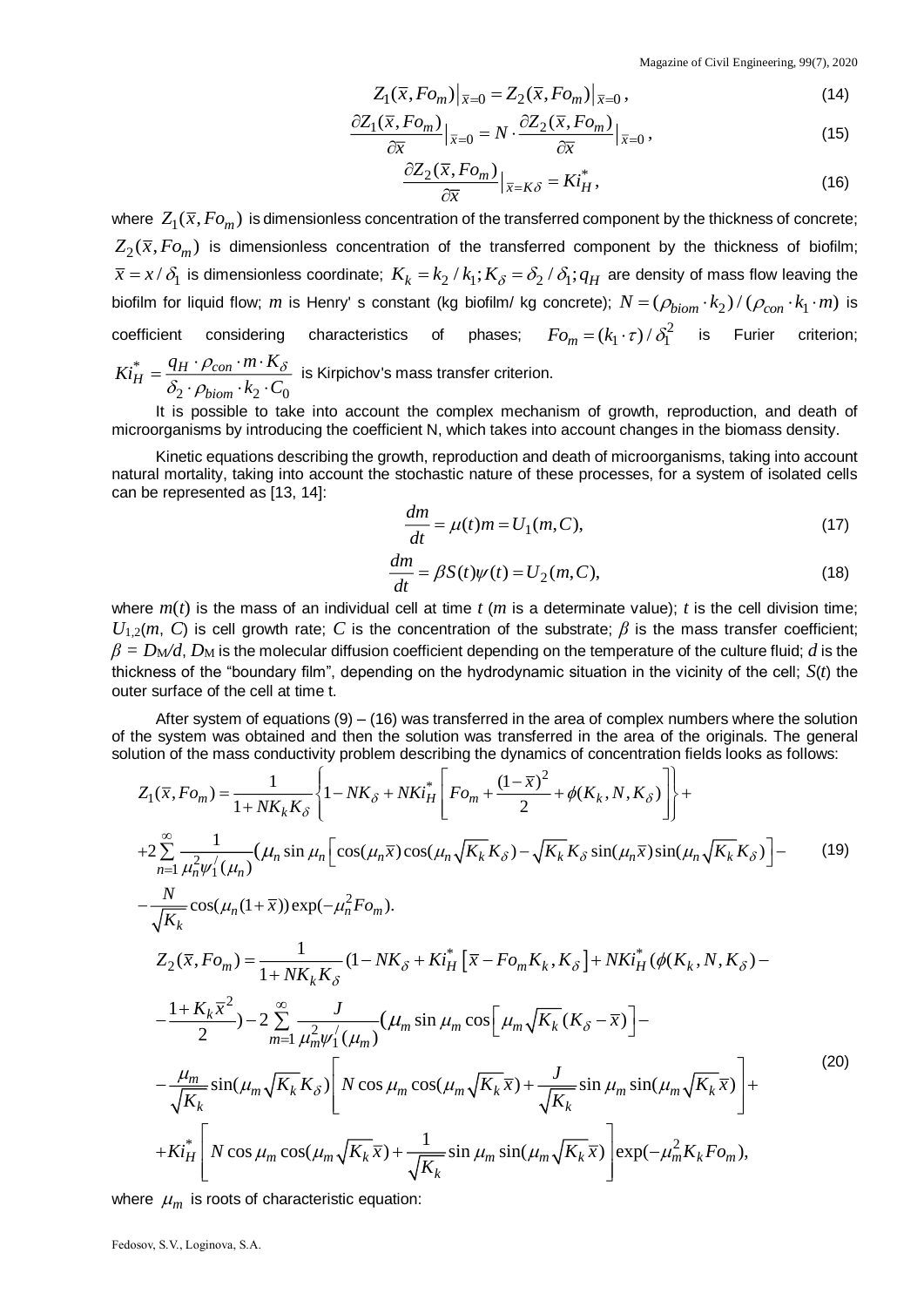Magazine of Civil Engineering, 99(7), 2020

$$
\phi(K_k, N, K_{\delta}) = \frac{1 + K_k K_{\delta} (3K_{\delta} + 3N + NK_k K_{\delta}^2)}{6(1 + NK_k K_{\delta})}, J = \int_0^1 Z_{1,0}(\xi) \cos[\mu_m(1 - \xi)] d\xi,
$$
  
\n
$$
tg \mu_m = N \sqrt{K_k} t g(\mu_m \sqrt{K_k} K_{\delta}).
$$
\n(21)

*Table 1. The change in the values of the concentration of "free" calcium hydroxide in the solution of the pores of the sample from time to time and coordinates.*

|                                                                                                                                                                                                                                                                                                                                                                                                                                                                                                                                                                                                                                                                                                                                                                                                                                                                                                                                                                                                                            |                |            | $\phi(K_k, N, K_\delta) = \frac{1 + K_k K_\delta (3K_\delta + 3N + 1)K_k K_\delta}{6(1 + NK_k K_\delta)}, J = \int_0^1 Z_{1,0}(\xi) \cos \left[\mu_m (1 - \xi)\right] d\xi,$ |                                                     |                                                                                                        |                         |                                                                                           | (21)            |
|----------------------------------------------------------------------------------------------------------------------------------------------------------------------------------------------------------------------------------------------------------------------------------------------------------------------------------------------------------------------------------------------------------------------------------------------------------------------------------------------------------------------------------------------------------------------------------------------------------------------------------------------------------------------------------------------------------------------------------------------------------------------------------------------------------------------------------------------------------------------------------------------------------------------------------------------------------------------------------------------------------------------------|----------------|------------|------------------------------------------------------------------------------------------------------------------------------------------------------------------------------|-----------------------------------------------------|--------------------------------------------------------------------------------------------------------|-------------------------|-------------------------------------------------------------------------------------------|-----------------|
|                                                                                                                                                                                                                                                                                                                                                                                                                                                                                                                                                                                                                                                                                                                                                                                                                                                                                                                                                                                                                            |                |            |                                                                                                                                                                              | $tg\mu_m = N\sqrt{K_k}tg(\mu_m\sqrt{K_k}K_\delta).$ |                                                                                                        |                         |                                                                                           |                 |
| The expressions (19) and (20) make it possible to calculate the dynamics of mass transfer of the target<br>component of the structure's inner layers towards the border of the division of the phases (concrete/ biofilm)<br>$[15, 16]$ .                                                                                                                                                                                                                                                                                                                                                                                                                                                                                                                                                                                                                                                                                                                                                                                  |                |            |                                                                                                                                                                              |                                                     |                                                                                                        |                         |                                                                                           |                 |
| Table 1. The change in the values of the concentration of "free" calcium hydroxide in the solution<br>of the pores of the sample from time to time and coordinates.                                                                                                                                                                                                                                                                                                                                                                                                                                                                                                                                                                                                                                                                                                                                                                                                                                                        |                |            |                                                                                                                                                                              |                                                     |                                                                                                        |                         |                                                                                           |                 |
|                                                                                                                                                                                                                                                                                                                                                                                                                                                                                                                                                                                                                                                                                                                                                                                                                                                                                                                                                                                                                            |                | Time       |                                                                                                                                                                              |                                                     | Concentration, kg <sub>CaO</sub> /kg <sub>bet</sub> · 10 <sup>4</sup> at the point with the coordinate |                         |                                                                                           |                 |
|                                                                                                                                                                                                                                                                                                                                                                                                                                                                                                                                                                                                                                                                                                                                                                                                                                                                                                                                                                                                                            |                |            | <b>Experimental values</b>                                                                                                                                                   |                                                     |                                                                                                        | <b>Estimated Values</b> |                                                                                           |                 |
|                                                                                                                                                                                                                                                                                                                                                                                                                                                                                                                                                                                                                                                                                                                                                                                                                                                                                                                                                                                                                            |                |            | $x_1 = 0.005$ m                                                                                                                                                              | $x_2 = 0.015$ m                                     | $x_3 = 0.025$ m                                                                                        | $x_1 = 0.005$ m         | $x_2 = 0.015$ m                                                                           | $x_3 = 0.025$ m |
| 1                                                                                                                                                                                                                                                                                                                                                                                                                                                                                                                                                                                                                                                                                                                                                                                                                                                                                                                                                                                                                          | T <sub>1</sub> | 14 days    | 2.47                                                                                                                                                                         | 2.23                                                | 1.93                                                                                                   | 2.52                    | 2.29                                                                                      | 1.99            |
| 2                                                                                                                                                                                                                                                                                                                                                                                                                                                                                                                                                                                                                                                                                                                                                                                                                                                                                                                                                                                                                          | T <sub>2</sub> | 28 days    | 2.38                                                                                                                                                                         | 1.98                                                | 1.76                                                                                                   | 2.42                    | 2.01                                                                                      | 1.79            |
| 3                                                                                                                                                                                                                                                                                                                                                                                                                                                                                                                                                                                                                                                                                                                                                                                                                                                                                                                                                                                                                          | $T_3$          | 42 days    | 2.16                                                                                                                                                                         | 1.81                                                | 1.48                                                                                                   | 2.26                    | 1.97                                                                                      | 1.62            |
| 4                                                                                                                                                                                                                                                                                                                                                                                                                                                                                                                                                                                                                                                                                                                                                                                                                                                                                                                                                                                                                          | T <sub>4</sub> | 56 days    | 1.88                                                                                                                                                                         | 1.53                                                | 1.23                                                                                                   | 2.01                    | 1.67                                                                                      | 1.39            |
| 5                                                                                                                                                                                                                                                                                                                                                                                                                                                                                                                                                                                                                                                                                                                                                                                                                                                                                                                                                                                                                          | $T_5$          | 70 days    | 1.68                                                                                                                                                                         | 1.45                                                | 1.20                                                                                                   | 1.81                    | 1.53                                                                                      | 1.25            |
| For the evaluation of the influence of mass transfer parameters, a numerical experiment was<br>conducted illustrating the influence of similarity criteria (Furier, Kirpichov) on the dynamics of corrosive<br>destruction process [17].                                                                                                                                                                                                                                                                                                                                                                                                                                                                                                                                                                                                                                                                                                                                                                                   |                |            |                                                                                                                                                                              |                                                     |                                                                                                        |                         |                                                                                           |                 |
| Fig. 3 illustrates the dependence of dimensionless concentrations on Kirpichov's mass transfer criterion.<br>It was established that with the increase in Kirpichov's mass transfer criterion large gradients of concentration<br>appear. Curves (picture 4) illustrate the dynamics of dimensionless concentrations of the transferred<br>component with different values of Furier mass transfer criterion.                                                                                                                                                                                                                                                                                                                                                                                                                                                                                                                                                                                                              |                |            |                                                                                                                                                                              |                                                     |                                                                                                        |                         |                                                                                           |                 |
| The obtained dependencies make it possible to solve the reverse problem when the available<br>experimental data allow with the help of this model to predict the numerical value of "free" calcium hydroxide<br>by the thickness of the structure and the film [13, 16, 18].<br>$Z(\bar{x},Fo_m)$<br>$Z(\bar{x},Fo_m)$                                                                                                                                                                                                                                                                                                                                                                                                                                                                                                                                                                                                                                                                                                     |                |            |                                                                                                                                                                              |                                                     |                                                                                                        |                         |                                                                                           |                 |
|                                                                                                                                                                                                                                                                                                                                                                                                                                                                                                                                                                                                                                                                                                                                                                                                                                                                                                                                                                                                                            |                |            |                                                                                                                                                                              |                                                     | 0.7                                                                                                    |                         |                                                                                           |                 |
|                                                                                                                                                                                                                                                                                                                                                                                                                                                                                                                                                                                                                                                                                                                                                                                                                                                                                                                                                                                                                            |                | 0,9        |                                                                                                                                                                              |                                                     | 0.6                                                                                                    |                         |                                                                                           |                 |
|                                                                                                                                                                                                                                                                                                                                                                                                                                                                                                                                                                                                                                                                                                                                                                                                                                                                                                                                                                                                                            |                | 0,8<br>0,7 |                                                                                                                                                                              |                                                     |                                                                                                        |                         |                                                                                           |                 |
|                                                                                                                                                                                                                                                                                                                                                                                                                                                                                                                                                                                                                                                                                                                                                                                                                                                                                                                                                                                                                            |                | 0,6        |                                                                                                                                                                              |                                                     | 0.5                                                                                                    |                         |                                                                                           |                 |
|                                                                                                                                                                                                                                                                                                                                                                                                                                                                                                                                                                                                                                                                                                                                                                                                                                                                                                                                                                                                                            |                | 0,5        |                                                                                                                                                                              |                                                     | 0.4                                                                                                    |                         |                                                                                           |                 |
|                                                                                                                                                                                                                                                                                                                                                                                                                                                                                                                                                                                                                                                                                                                                                                                                                                                                                                                                                                                                                            |                | 0,4        |                                                                                                                                                                              | $\overline{4}$                                      | 0.3                                                                                                    |                         |                                                                                           |                 |
|                                                                                                                                                                                                                                                                                                                                                                                                                                                                                                                                                                                                                                                                                                                                                                                                                                                                                                                                                                                                                            |                | 0,3        |                                                                                                                                                                              | з                                                   | 0.2                                                                                                    |                         |                                                                                           |                 |
|                                                                                                                                                                                                                                                                                                                                                                                                                                                                                                                                                                                                                                                                                                                                                                                                                                                                                                                                                                                                                            |                | 0,2        |                                                                                                                                                                              | 2                                                   |                                                                                                        |                         |                                                                                           |                 |
|                                                                                                                                                                                                                                                                                                                                                                                                                                                                                                                                                                                                                                                                                                                                                                                                                                                                                                                                                                                                                            |                | 0,1        |                                                                                                                                                                              |                                                     | 0.1                                                                                                    |                         |                                                                                           |                 |
|                                                                                                                                                                                                                                                                                                                                                                                                                                                                                                                                                                                                                                                                                                                                                                                                                                                                                                                                                                                                                            |                | 0          |                                                                                                                                                                              |                                                     | 0                                                                                                      |                         |                                                                                           |                 |
| $-0.2$<br>x<br>$-0.8$<br>$-0.6$<br>$-0.4$<br>$\mathbf{0}$<br>0,1<br>$-1$<br>$-0.8$<br>$-0.6$<br>$-0.4$<br>$-0.2$<br>$0 \t 0.1$<br>$\bar{x}$<br>$-1$                                                                                                                                                                                                                                                                                                                                                                                                                                                                                                                                                                                                                                                                                                                                                                                                                                                                        |                |            |                                                                                                                                                                              |                                                     |                                                                                                        |                         |                                                                                           |                 |
| <b>Figure 3. Profiles of dimensionless</b><br><b>Figure 4. Profiles of dimensionless</b>                                                                                                                                                                                                                                                                                                                                                                                                                                                                                                                                                                                                                                                                                                                                                                                                                                                                                                                                   |                |            |                                                                                                                                                                              |                                                     |                                                                                                        |                         |                                                                                           |                 |
| concentrations by the thickness of concrete<br>concentrations by thickness of concrete and<br>and biofilm with                                                                                                                                                                                                                                                                                                                                                                                                                                                                                                                                                                                                                                                                                                                                                                                                                                                                                                             |                |            |                                                                                                                                                                              |                                                     |                                                                                                        |                         |                                                                                           |                 |
| biofilm with $K_k = 1; K_{\delta} = 0.1; N = 1; Ki_H^* = 0.5$<br>$K_k = 1; K_{\delta} = 0.1; N = 1; Fo_m = 1$ and different                                                                                                                                                                                                                                                                                                                                                                                                                                                                                                                                                                                                                                                                                                                                                                                                                                                                                                |                |            |                                                                                                                                                                              |                                                     |                                                                                                        |                         |                                                                                           |                 |
|                                                                                                                                                                                                                                                                                                                                                                                                                                                                                                                                                                                                                                                                                                                                                                                                                                                                                                                                                                                                                            |                |            | values $Ki_H^*$ : 1 – 0.5; 2 – 1; 3 – 1.5; 4 – 2; 5 – 2.5;                                                                                                                   |                                                     |                                                                                                        |                         | and different values $Fo_m$ : 1 – 0.5; 2 – 1; 3 – 1.5;<br>$4 - 2$ ; $5 - 2.5$ ; $6 - 3$ . |                 |
| $6 - 3$ .<br>The results of mathematical modeling are confirmed by the results of experimental studies of concrete<br>biocorrosion of the scientific school of Professor V.T. Erofeeva [8]. The obtained expressions allow to<br>determine concentration values of the transferred component by thickness of both the concrete structure, and<br>in the biofilm itself at any period of time, and also make it possible to calculate concentration of "free" calcium<br>hydroxide in liquid phase, the kinetics of the process in solid, liquid phases and in biofilm which eventually<br>allows with minimal error to predict durability and reliability of building structures [19-23]. However, those<br>calculations are possible only with availability of objective information about characteristics of mass transfer -<br>coefficients of mass conductivity and mass giving away of particular corrosive processes that can be obtained<br>in the course of experimental studies.<br>Fedosov, S.V., Loginova, S.A. |                |            |                                                                                                                                                                              |                                                     |                                                                                                        |                         |                                                                                           |                 |





$$
K_k = 1; K_{\delta} = 0.1; N = 1; Fo_m = 1 \text{ and different}
$$

$$
6-3.
$$

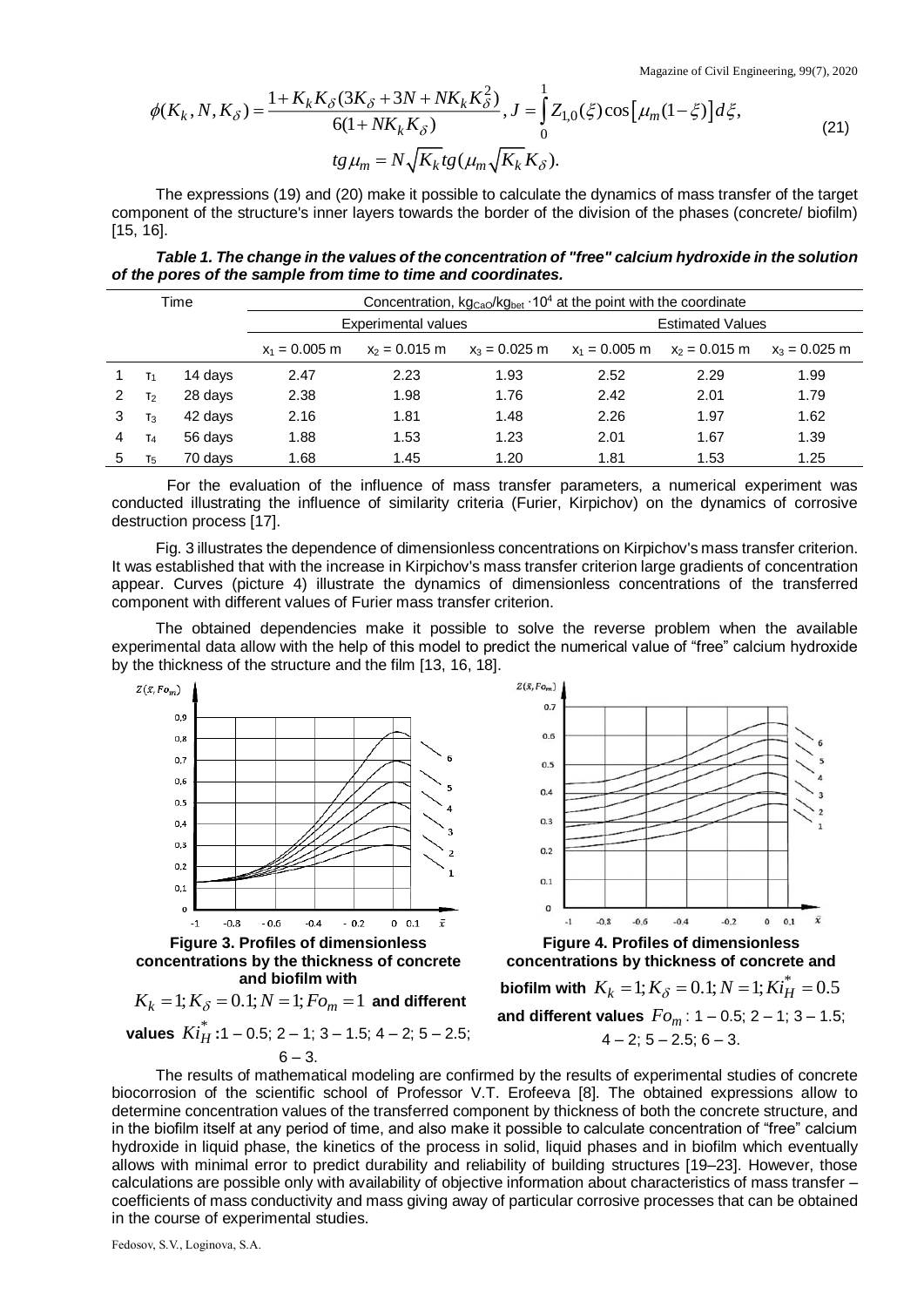Based on the results of mathematical modeling, practical recommendations were developed to monitor and increase the corrosion resistance of concrete and reinforced concrete structures in biologically active environments, which were used during the industrial examination of LLC «Basic Engineering» (Ivanovo, Russia) [24]. The economic effect amounted to 8.9 % of the estimated cost of work.

In the future, the generality of the mathematical description will make it possible to disseminate the developed mathematical model and the proposed calculation method for various types of concrete biocorrosion, taking into account experimentally determined mass transfer coefficients depending on the taxonometric composition of biofouling.

#### *4. Conclusion*

1. A physical and mathematical model of diffusion process of target component of "free" calcium hydroxide in solid phase of cement concrete and biofilm formed in liquid medium has been developed which allows to obtain a solution of the boundary problem of mass transfer in the system "cement concrete – biofilm – liquid" which in totality makes it possible to monitor the processes of mass transfer in the field of controlling bio-destruction of cement concretes.

2. A numerical experiment has been conducted to illustrate the influence of similarity criteria (Furier, Kirpichov) on the intensity of the process of corrosive mass transfer. With an increase in the mass transfer criteria of Kirpichov and Furier, large concentration gradients appear.

3. Practical recommendations were developed and implemented to monitor and increase the corrosion resistance of concrete and reinforced concrete structures in biologically active environments. It has been established that carrying out work on cleaning concrete and reinforced concrete underwater structures from biofouling once every 5 years, in conjunction with other scheduled preventive measures, will increase the time between repairs between 1.5 times. The economic effect was 8–15 % of the estimated cost of work.

4. Since abiotic environmental factors change over time, only the joint application of the obtained solutions using the zonal calculation method will allow continuous monitoring of bio-corrosion damage and manage them in the field of scheduled preventive repairs.

#### **References**

- 1. Tsivilis, S., Batis, G., Chaniotakis, E., Grigoriadis, G., Theodossis, D. Properties and behavior of limestone cement concrete and mortar. Cement and Concrete Research. 2000. 30. Pp. 1679–1683. DOI: 10.1016/S0008-8846(00)00372-0
- 2. Levandovskiy, A.N., Melnikov, B.E., Shamkin, A.A. Modeling of porous material fracture. Magazine of Civil Engineering. 2017. 69(1). Pp. 3–22. DOI: 10.18720/MCE.69.1
- 3. Travush, V.I., Karpenko, N.I., Erofeev, V.T., Rodin, A.I., Smirnov, V.F., Rodina, N.G. Development of Biocidal Cements for Buildings and Structures with Biologically Active Environments. Power Technology and Engineering. 2017. 4(51). Pp. 377–384. DOI: 10.1007/s10749-017-0842-8
- 4. Newale, R., Sartape, Y., Ramane, A., Telrandhe, S., Vairal, S., Girish, J. Structural Audit, Repair and Rehabilitation of Building. International Journal of Innovative Research in Science. 2017. 6(3). Pp. 4679–4693. DOI: 10.15680/IJIRSET.2017.0603255
- 5. Selyaev, V.P., Neverov, V.A., Selyaev, P. V., Sorokin, E. V., Yudina, O.A. Predicting the durability of concrete structures, including sulfate corrosion of concrete. Magazine of Civil Engineering. 2014. 1(45). Pp. 41–52. DOI: 10.5862/MCE.45.5
- 6. Pepe, O., Sannino, L., Palomba, S., Anastasio, M., Blaiotta, G., Villani, F., Moschetti, G. Heterotrophic microorganisms in deteriorated medieval wall paintings in southern Italian churches. Microbiological Research. 2010. 165(1). Pp. 21–32. DOI: 10.1016/j.micres.2008.03.005
- 7. Han, F., Zhang, Z. Hydration, mechanical properties and durability of high-strength concrete under different curing conditions. Journal of Thermal Analysis and Calorimetry. 2018. 132. Pp. 823–834. DOI: 10.1007/s10973-018-7007-3
- 8. Erofeev, V., Rodin, A., Rodina, N., Kalashnikov, V., Irina, E. Biocidal Binders for the Concretes of Unerground Constructions. Procedia Engineering. 2016. 165. Pp. 1448–1454. DOI: 10.1016/j.proeng.2016.11.878
- 9. Brenna, A., Bolzoni, F., Beretta, S., Ormellese, M. Long-term chloride-induced corrosion monitoring of reinforced concrete coated with commercial polymer-modified mortar and polymeric coatings. Construction and Building Materials. 2013. 48. Pp. 734–744. DOI: 10.1016/j.conbuildmat.2013.07.099
- 10. Patel, R.A., Perko, J., Jacques, D., De Schutter, G., Ye, G., Van Bruegel, K. Effective diffusivity of cement pastes from virtual microstructures: Role of gel porosity and capillary pore percolation. Construction and Building Materials. 2018. 165. Pp. 833–845. DOI: 10.1016/j.conbuildmat.2018.01.010
- 11. Kolchunov, V.I., Dem'yanov, A.I. The modeling method of discrete cracks in reinforced concrete under the torsion with bending. Magazine of Civil Engineering. 2018. 81(5). Pp. 160–173. DOI: 10.18720/MCE.81.16
- 12. Fedosov, S.V., Roumyantseva, V.E., Konovalova, V.S., Loginova, S.A. Mathematical modeling of diffusion processes of mass transfer of «Free calcium hydroxide» during corrosion of cement concretes. International Journal for Computational Civil and Structural Engineering. 2018. DOI: 10.22337/2587-9618-2018-14-3-161-168
- 13. Luo, J., Chen, X., Crump, J., Zhou, H., Davies, D.G., Zhou, G., Zhang, N., Jin, C. Interactions of fungi with concrete: Significant importance for bio-based self-healing concrete. Construction and Building Materials. 2018. 164. Pp. 275–285. DOI: 10.1016/j.conbuildmat.2017.12.233
- 14. Flemming, H.C., Wingender, J., Szewzyk, U., Steinberg, P., Rice, S.A., Kjelleberg, S. Biofilms: An emergent form of bacterial life. Nature Reviews Microbiology.2016. 14. Pp. 563–575. DOI: 10.1038/nrmicro.2016.94
- 15. Lushnikova, V.Y., Tamrazyan, A.G. The effect of reinforcement corrosion on the adhesion between reinforcement and concrete. Magazine of Civil Engineering. 2018. 80(4). Pp. 128–137. DOI: 10.18720/MCE.80.12